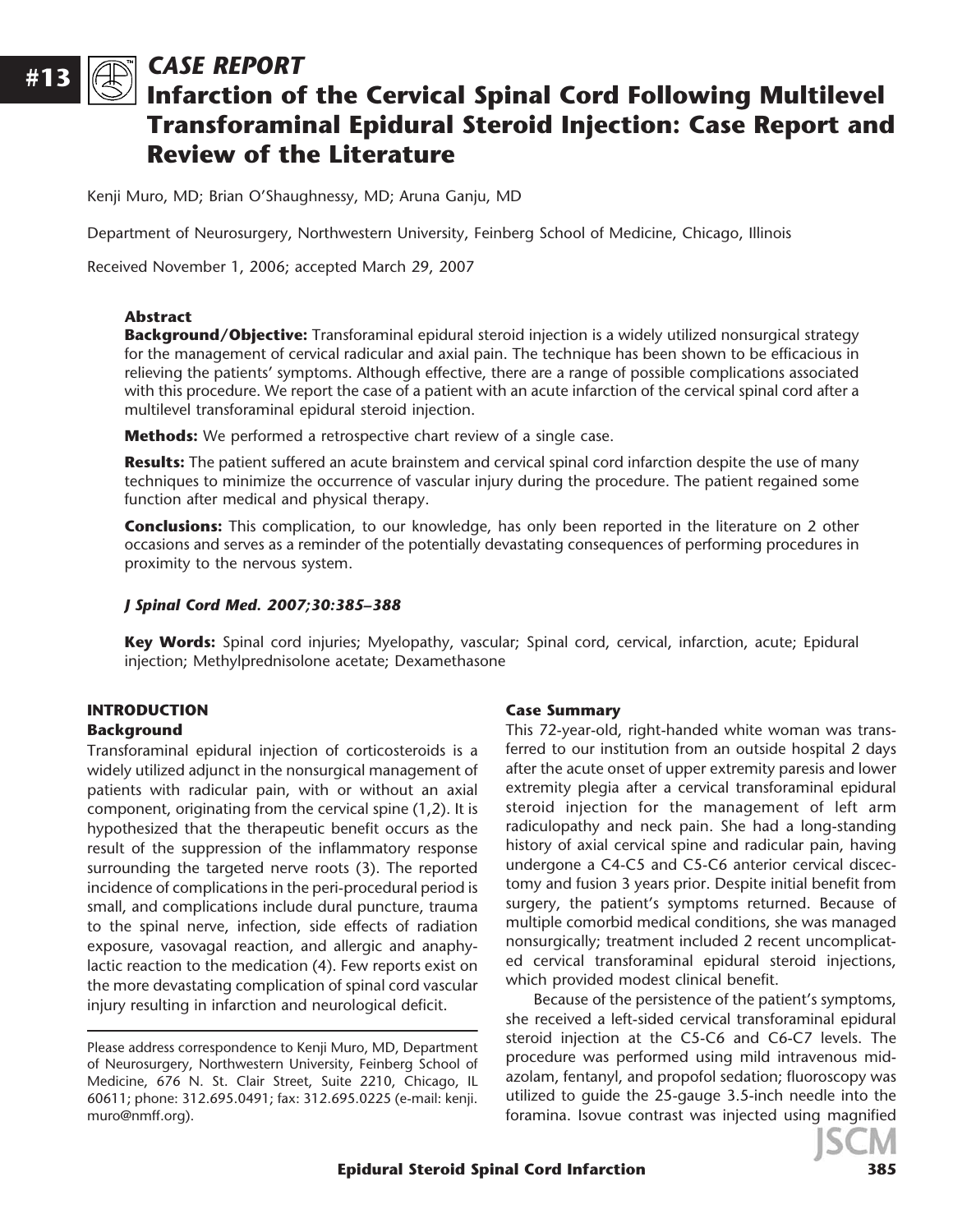

**Figure 1.** Follow-up MRI showing patchy T2 signals and spinal cord expansion, indicative of spinal cord edema secondary to infarction.

live fluoroscopy; after confirmation of contrast around the nerve root sleeve and epidural space and the absence of vascular uptake, 40 mg of methylprednisolone acetate and 0.7 mL of 0.5% bupivacaine were injected in each level. There was no intra- or periprocedural occurrence of hypotension, and the patient transferred from the procedure table to the transport cart without assistance. Approximately 30 minutes postprocedure, the patient complained of lower-extremity weakness and, on examination, was found to be paretic in the upper extremities (left more than right). She was plegic in the lower extremities with some preservation of sensory function, resulting in an American Spinal Injury Association Impairment Scale grade B classification (ASIA-B). Highdose dexamethasone was administered, and an emergency medical resonance imaging (MRI) examination of the cervical spine was obtained. This study did not reveal an extrinsic lesion compressing the spinal cord nor any intrinsic spinal cord parenchymal signal abnormalities. The patient was admitted to the intensive care unit and supported medically; her condition improved over the subsequent 24 hours. Follow-up MRI demonstrated patchy T2 signals within the cervical spinal cord with associated spinal cord expansion, indicative of spinal cord edema secondary to infarction (Figure 1). At that time, the patient was transferred to the neurological surgery service at Northwestern Memorial Hospital for further evaluation and management.

Upon arrival at our institution, the patient underwent an unremarkable cranial nerve examination and had intact diaphragm function but had an incomplete spinal



cord injury, including asymmetric strength of upper and lower extremities (right greater than left), and a T4 sensory level (ASIA-C). Given the patient's extensive cardiovascular comorbidities, which included myocardial infarction and a history of coronary artery disease requiring stenting, and an improving neurological condition, she was managed using hemodynamic support with maintenance of the mean arterial blood pressure greater than 85 mmHg via volume resuscitation and without intravenous vasoactive agents. The highdose dexamethasone, which was initiated within 30 minutes of symptom onset and continued until her transfer, was discontinued. Cervical spine MRI examination at our institution corroborated the outside MRI procedure; in addition, MRI examination of the brain demonstrated restricted diffusion in the medulla, confirming the clinical suspicion of acute infarction involving the cervical spine and extending to the cervicomedullary junction. Physical and occupational therapy did not result in further short-term improvement of the patient's motor or sensory functioning, and the patient was transferred to a rehabilitation facility.

#### **DISCUSSION**

It is widely recognized that nonsurgical strategies can result in improved symptom control among patients with radiculopathy and neck pain, often allowing surgery to be deferred. The transforaminal epidural steroid injection has been shown by both prospective and retrospective studies to be beneficial in this clinical setting (1,2). These injections are usually performed by interventional radiologists or pain medicine specialists; however, the management of complications falls more under the purview of neurologists and neurosurgeons.

Review of the literature revealed 2 reports of cervical spinal cord infarction, occurring within 10 minutes after completion of the transforaminal epidural steroid injection (5,6). Both incidents occurred after a C6 injection, 1 after a left-sided injection and 1 after a right-sided injection. Our patient had 2 left-sided injections, 1 at C6 and 1 at C7; symptom onset occurred 30 minutes postprocedure. Clinically, our patient presented in a similar fashion to the others, with lower extremity plegia and variable degrees of upper extremity paresis.

It is notable that the 2 prior cases and our patient all had clinical signs of spinal cord dysfunction above the level of injection that was confirmed using clinical and radiographic examination. In the largest series analyzing patients presenting with a spinal cord infarction, Cheshire et al (7) reported that 8 of 14 MRIs performed ''acutely'' were normal; on follow-up imaging, there was interval development of focal swelling and increased T2 signal within the spinal cord.

The spinal cord is perfused by an anterior spinal artery and paired posterior spinal arteries; all receive radicular anastomoses that vary in number and caliber (8). Many spinal cord stroke syndromes that have been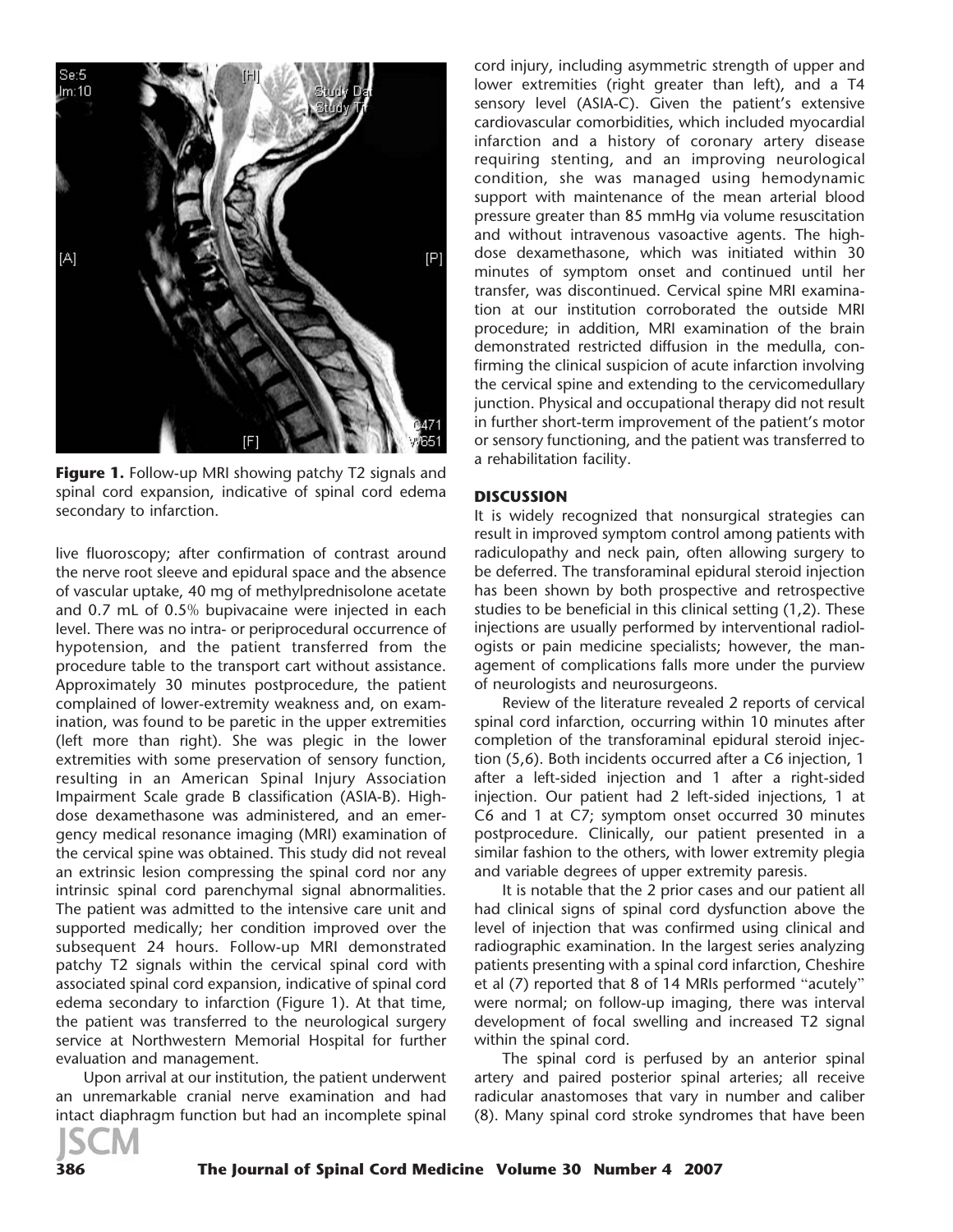described correspond to these spinal vessels and manifest clinical signs reflecting their vascular territory. Interestingly, an infarction due to interruption of a spinal radicular artery is clinically indistinguishable from the anterior spinal artery syndrome (7). In a prospective study, it has been demonstrated that during the transforaminal epidural steroid injection, fluoroscopically confirmed venous or arterial intravascular contrast injections occur 19.4% of the time (9). Foraminal epidural steroid injections are typically carried out using fluoroscopic guidance. Anatomically, the cannulation of either the anterior or posterior spinal artery is unlikely; rather, cannulation of the radicular artery is more likely. Given an incidence of 19.4%, the paucity of reports in the literature of this devastating complication may reflect either underreporting of complications or rarity of this complication despite intravascular injection, due to interpatient variability in spinal cord vascular anatomy. If this were the case, the report by Tiso et al (10), which hypothesized that steroid crystals are the cause of vascular emboli, thus infarction, may need to be reconsidered.

Whether the patient's previous anterior cervical discectomy and fusion procedure increased the likelihood of this complication is difficult to assess. Given the ventral location of radicular arteries with respect to the nerve root within the foramina, it is certainly plausible that an anterior cervical discectomy procedure could alter the local anatomy, especially if the posterior longitudinal ligament were opened during the procedure. However, the transforaminal epidural steroid injection is performed from a posterior approach, and the injection needle is targeted to the dorsal aspect of the foramina. In addition, it is also likely that the initial injection of the Isovue contrast would help in the recognition of any anomalous anatomy that is not conducive to proceeding with the transforaminal injection.

The management options of spinal cord infarction are not clearly defined; hence, we extrapolated data from the spinal cord injury and stroke literature. Clearly, the immediate consideration in this situation was the elimination of a compressive lesion such as an epidural hematoma. In 1 of the 2 prior reports and in our patient, steroids were administered acutely: methylprednisolone (dose not specified) in the report by Brouwers et al (5) and 10 mg dexamethasone in ours. The neurology literature does not support the use of steroids in cases of acute stroke, as demonstrated in a double-blind controlled trial of high-dose dexamethasone (11). Additionally, there are no data on the use of steroids in the setting of spinal cord infarction, due to its low incidence and a lack of controlled trials. In the spinal cord injury literature, there is evidence that administration of intravenous methylprednisolone within 8 hours of injury results in improved outcome at 6 weeks, 6 months, and 1 year (12,13). However, the inclusion criteria for this trial did not include patients with spinal cord infarction. At the time of transfer to our institution, the patient had already received 48 hours of parenteral dexamethasone and had recovered some neurological function. After weighing the potential side effects of the use of high-dose exogenous steroids with its unknown benefit in this clinical setting, we elected to discontinue the dexamethasone.

It is well known that periods of hypotension are detrimental to neurological recovery in those with spinal cord injury, closed head injury, and cerebral infarction (14–16). There is additional evidence that aggressive management of hemodynamic parameters using volume augmentation and elevation of the mean arterial blood pressure improves neurological outcome after spinal cord injury (16). This pilot study did not include patients with spinal cord infarction; however, we extrapolated the data from the spinal cord injury literature and volumeresuscitated the patient using crystalloid solution to maintain a euvolemic state and to achieve a mean arterial blood pressure goal of greater than 85 mmHg. Although this was accomplished without the need for vasoactive agents, other situations could require augmentation of volume expansion using vasopressors.

Although the patient did not recover neurological function during her inpatient hospitalization at Northwestern, on 8-week follow-up, she had gained strength in both upper extremities and in her right lower extremity, and she is now ambulating independently using a walker (ASIA-D). In the report by Cheshire et al (7), motor improvement occurred during a 2- to 4-week period after a spinal cord infarction, with 42% of the patients demonstrating neurological gains classified as either "improved" or "markedly improved." In the 2 prior case reports, 1 report did not include neurological follow-up, while in the other report the patient made no motorfunction recovery from a status of ASIA-A complete tetraplegia, although his posterior column function did return at 14 days follow-up. Our report is the first to demonstrate motor and sensory recovery in a patient suffering a spinal cord infarction secondary to a cervical transforaminal epidural steroid injection.

#### **CONCLUSION**

Cervical radiculopathy and axial pain are very common conditions whose management may include invasive procedures such as the transforaminal epidural steroid injection. Although the incidence of neurological dysfunction secondary to this procedure is low, the consequence can be devastating. Whether a history of previous surgery should prompt further testing for risk stratification has not been studied or validated. There is no current consensus on the management of infarctions of the spinal cord, but data have been extrapolated from the cerebral infarction and spinal cord injury literatures. The use of high-dose steroids and augmentation of mean arterial blood pressure may have facilitated this patient's neurological recovery, although this evidence is anecdotal. However, early recognition of this complication, combined with expedited exclusion of a surgical lesion and avoidance of secondary injury due to hypoxia and